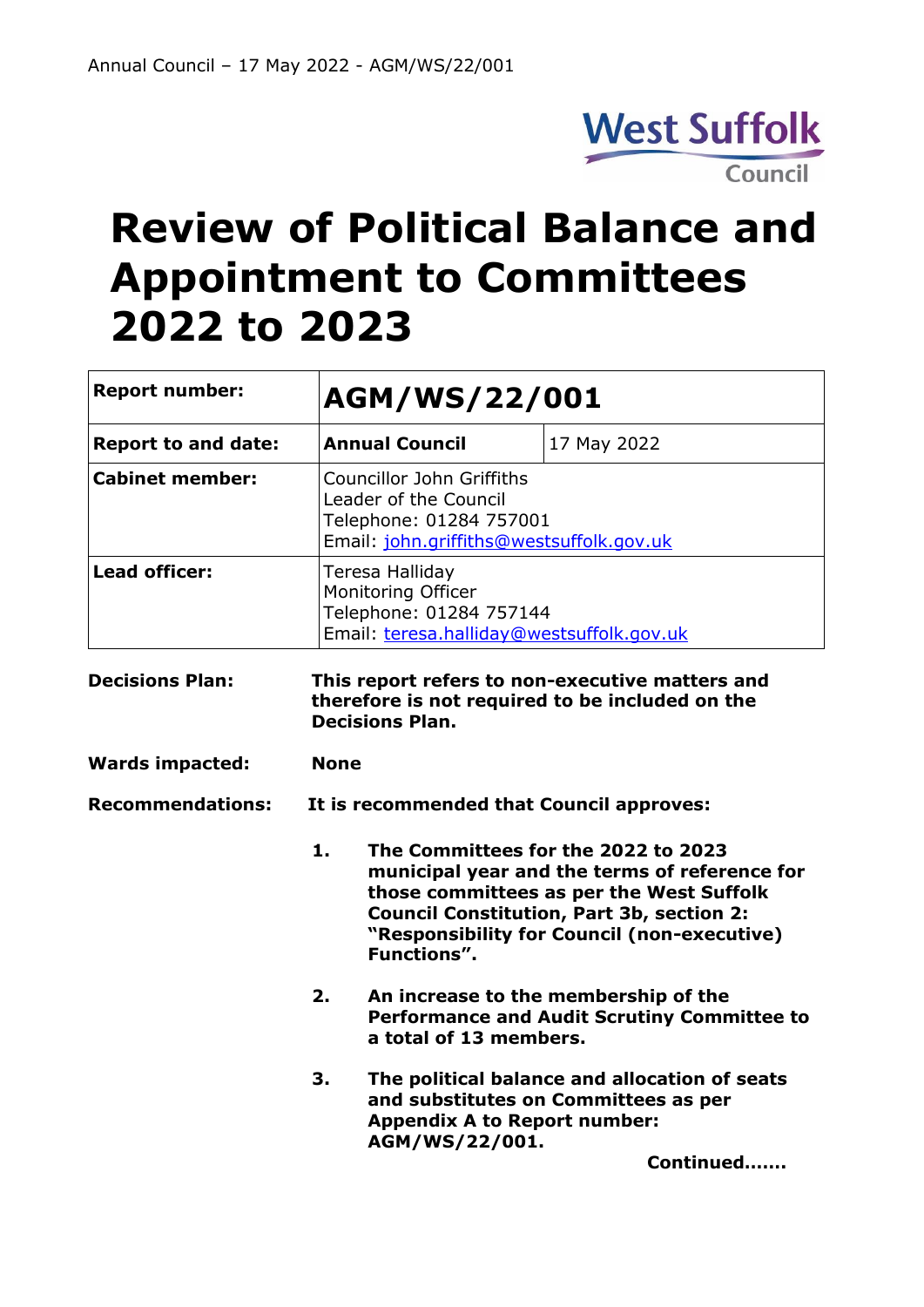**4. Delegation for Group Leaders to nominate members from their Groups to seats and as substitutes on Committees.**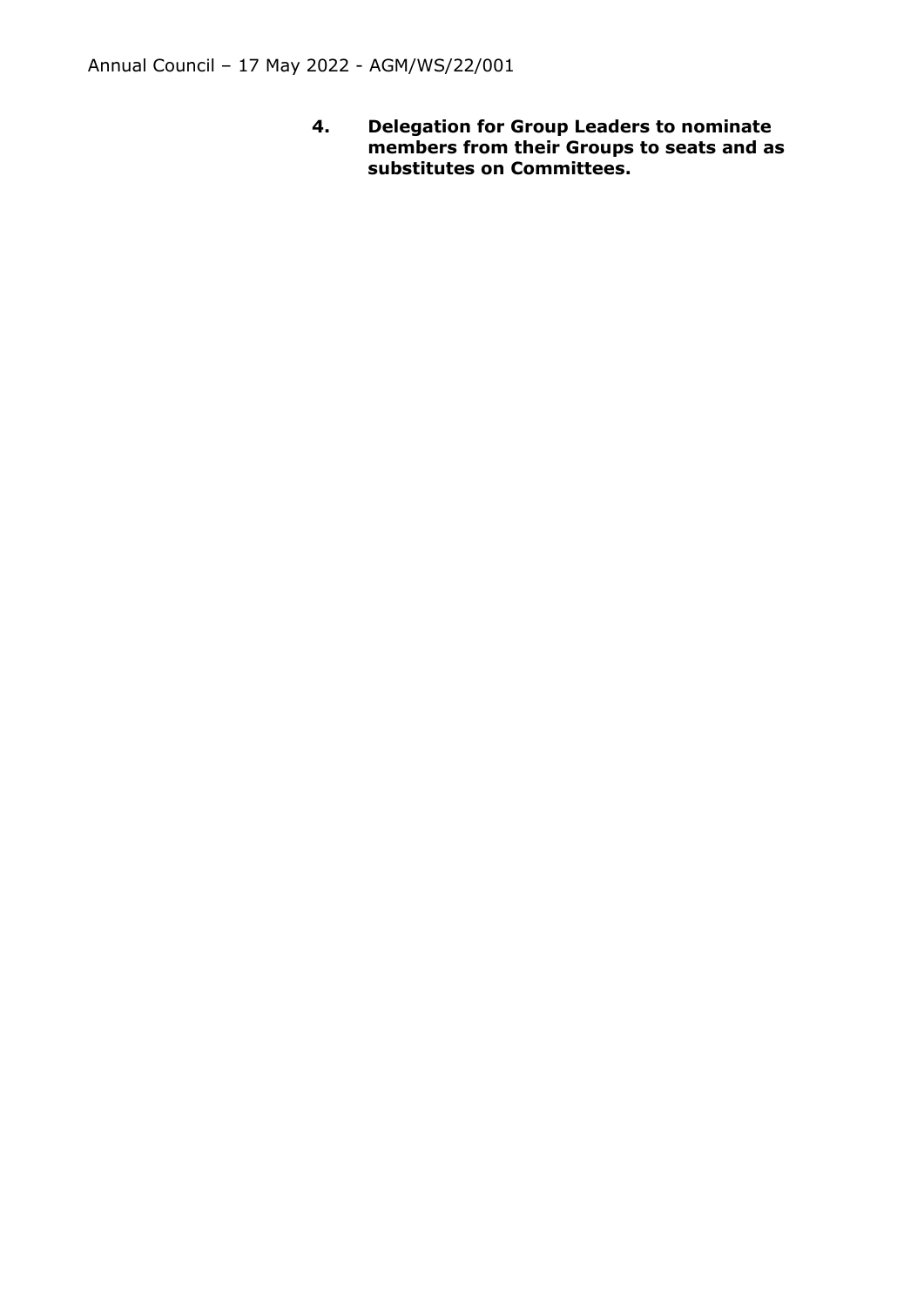# **1. Context to this report**

- 1.1 As per the West Suffolk Council Constitution, at each Annual Meeting, the Council will:
	- a. Decide which committees to establish for the municipal year.
	- b. Decide the size and agree terms of reference for those committees.
	- c. Decide the allocation of seats and substitutes to political groups in accordance with the political balance rules.
	- d. Receive, or arrange the delegation of, nominations and appointment of councillors to serve on each committee.

# **2. Proposals within this report**

-

#### **Establishing Committees and their terms of reference**

- 2.1 The Council's committees and the terms of reference for those committees are included in the West Suffolk Council Constitution, Part 3b, section 2: "Responsibility for Council (non-executive) Functions". This is available at **Part 3 - Section 2 - Responsibility for Council Non** [Executive Functions April 2021.pdf \(westsuffolk.gov.uk\)](https://democracy.westsuffolk.gov.uk/documents/s40423/Part%203%20-%20Section%202%20-%20Responsibility%20for%20Council%20Non%20Executive%20Functions%20April%202021.pdf) or from the Democratic Services team at West Suffolk Council.
- 2.2 Council is requested, as it was at its Annual Meeting in May 2021, to approve the number of seats and terms of reference as contained in Part 3b, section 2 of the Constitution with the following amendment:
	- To increase the membership of the Performance and Audit Scrutiny Committee to a total of 13 members.
- 2.3 This amendment is being proposed following careful consideration of the rules on calculating political balance and overall distribution of seats on politically balanced Committees, see section 2.5 of this report. Increasing the total membership on the Performance and Audit Scrutiny Committee provides a more equitable distribution of seats overall.

#### **Allocation of seats and substitutes in accordance with the political balance rules**

2.4 The allocation of seats and substitutes to committees must respect the requirement to ensure that relevant committees are politically balanced, in that they reflect the number of councillors who belong to each political group within the Council.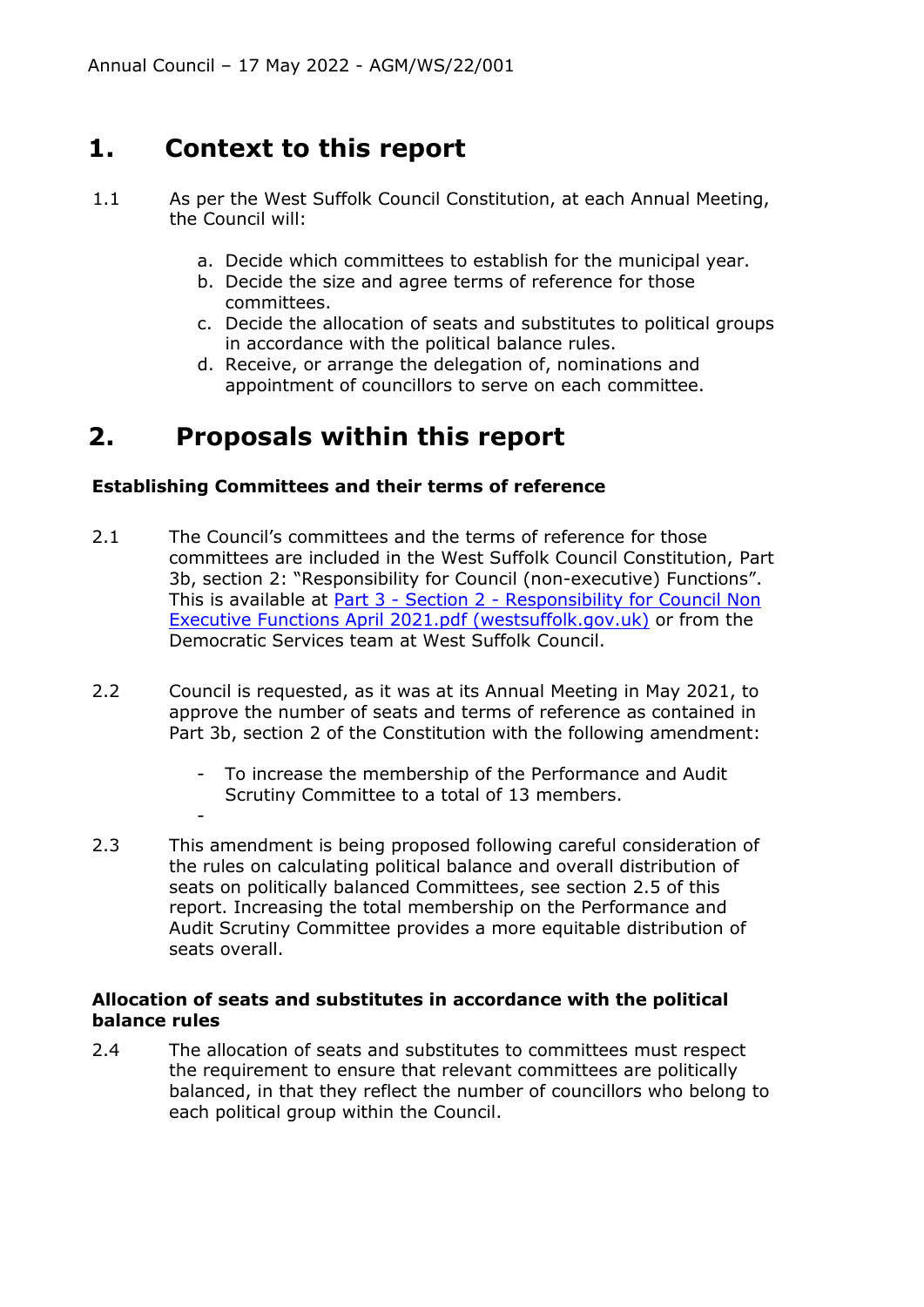- 2.5 The rules on allocating seats are that, as far as possible:
	- a. Not all seats on a committee can be given to a single political group
	- b. The majority group must be allocated the majority of seats on a committee
	- c. Subject to a. and b., the proportion of seats on ordinary committees allocated to a group must be proportionate to the total number of seats held by that group
	- d. Subject to a. b. and c., the proportion of seats on all committees allocated to a group must be proportionate to the total number of seats held by that group

#### 2.6 The committees to which these rules apply are as follows:

- Development Control Committee (16 seats and 8 substitutes)
- Licensing and Regulatory Committee (15 seats and 7 substitutes)
- Overview and Scrutiny Committee (16 seats and 8 substitutes)
- Performance and Audit Scrutiny Committee (13 seats, subject to Council approval (see section 2.2 of this report), and 6 substitutes)
- Standards Committee (6 seats and 3 substitutes)
- Officer Appointments Committee (6 seats and 3 substitutes)
- Officer Appeals Committee (6 seats and 3 substitutes)
- 2.7 Councillors who are not members of a political group can be allocated seats by the Council and they can then agree between them who will take the seats, or the Council may be required to vote on which nongrouped councillor is appointed to each committee. The Council currently has one non-grouped member.
- 2.8 The calculation to allocate seats to political groups requires the rounding up or down of calculated figures to give whole numbers. It is therefore very difficult to create a perfect allocation of seats and some adjustments may be needed to create an equitable allocation between political groups. This can include adjusting the number of councillors that sit on each committee. The proposed allocation of seats and substitutes to committees is attached at Appendix A to this report.

### **The appointment of councillors to Committees**

-

- 2.9 Subject to Council approval of the allocation of seats and substitutes on committees, the Group Leaders are asked to nominate which members from their group will be appointed to the seats and to notify the Monitoring Officer of those nominations.
- 2.10 It should be noted that each Group that is represented on a committee has been allocated a substitute place on that committee and the remaining substitute seats have then been distributed by political balance.